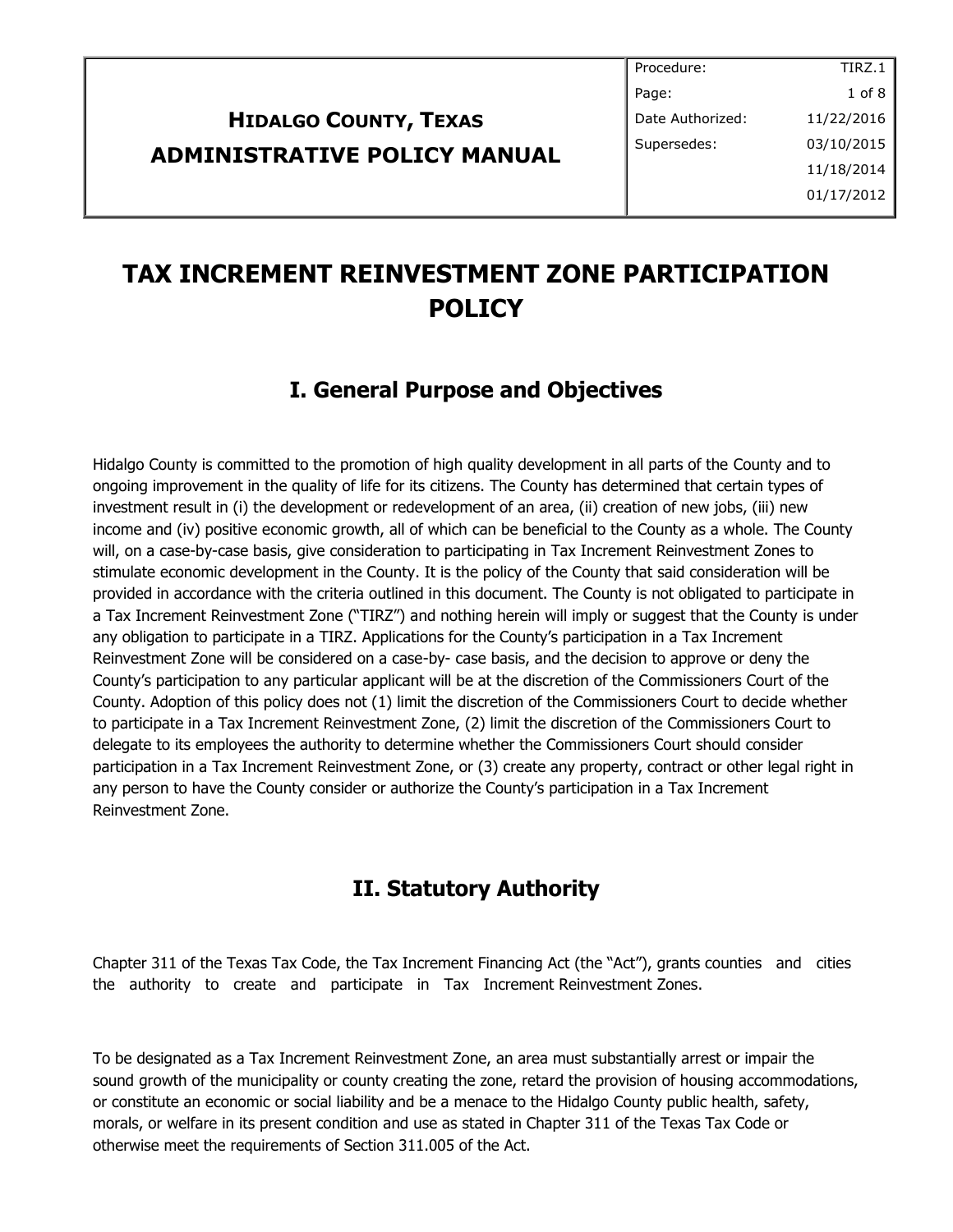#### **HIDALGO COUNTY, TEXAS ADMINISTRATIVE POLICY MANUAL** Procedure: Page: Date Authorized: Supersedes: TIRZ.1 2 of 8 11/22/2016 03/10/2015 11/18/2014 01/17/2012

Prior to creation of a TIRZ, and for the County's consideration and participation in a Tax Increment Reinvestment Zone, all creating entities must fully comply with the requirements listed in Chapter 311 of the Texas Tax Code. The County will not consider participating in a Tax Increment Reinvestment Zone that has not complied with all the statutory requirements.

## **III. Definitions**

- 1. "Act" means Chapter 311 of the Texas Tax Code, the Tax Increment Financing Act.
- 2. "Base Year" means the year in which a Tax Increment Reinvestment Zone is created by ordinance or order.
- 3. "Applicable M&O Tax Rate for any given year means the lesser of (i) the Base Year M&O Tax Rate and (ii) the M&O Tax Rate for the given year.
- 4. "County" means Hidalgo County.
- 5. "County M&O Tax Rate" means that portion of the ad valorum tax rate used by the County for maintenance and operation. At the time this amended and restated policy was adopted, the County M&O Tax Rate was 0.5225 per \$100 dollars of valuation, which is subject to change by the County in accordance with applicable law.
- 6. "Creating entity" means the entity that has or will adopt an ordinance or order for the creation of a Tax Increment Reinvestment Zone.
- 7. "Multiple Zone Project" means a project that is in a zone that is adjacent to, contiguous with or otherwise somehow economically or geographically related to another zone within the same municipality the project plans for which allow for or require funding from one zone to be used, in accordance with the Act, in the other zone.
- 8. "Special Circumstances" means the criteria set forth in section VI.3.a below have been met.
- 9. "Tax Increment Fund" means the tax increment fund created by the creating entity for the deposit of Tax Increment Payments.
- 10. "Tax Increment Payment" means the total amount of ad valorem taxes levied and collected each year by participating entities that the County has agreed to pay to the Tax Increment Fund.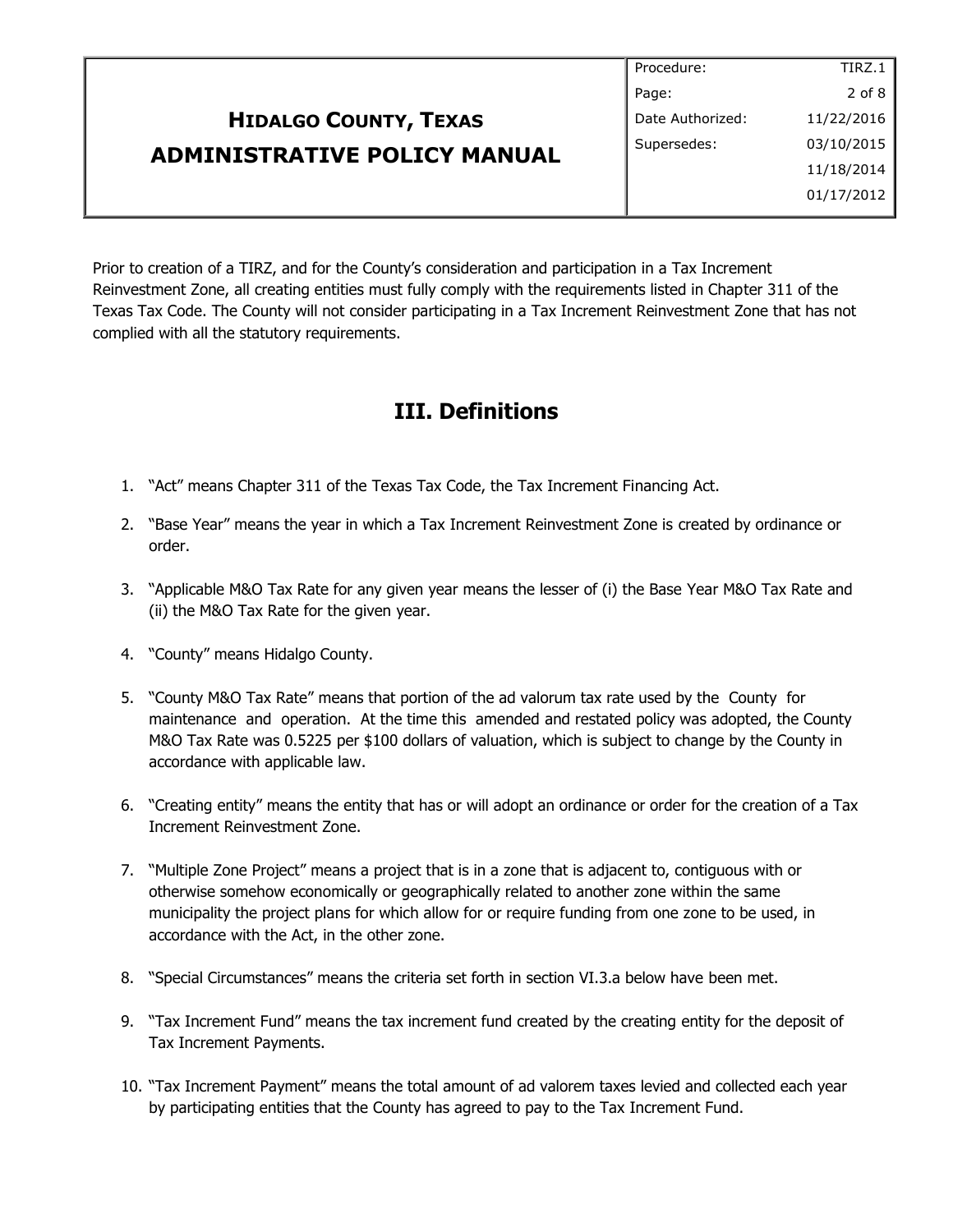|                                     | Procedure:       | TIRZ.1     |
|-------------------------------------|------------------|------------|
|                                     | Page:            | 3 of 8     |
| <b>HIDALGO COUNTY, TEXAS</b>        | Date Authorized: | 11/22/2016 |
| <b>ADMINISTRATIVE POLICY MANUAL</b> | Supersedes:      | 03/10/2015 |
|                                     |                  | 11/18/2014 |
|                                     |                  | 01/17/2012 |
|                                     |                  |            |

- 11. "Tax Increment Reinvestment Zone", "TIRZ" or "zone" is an area designated by a government entity in accordance with and as authorized by Chapter 311 of the Texas Tax Code.
- 12. "TIRZ Project Plan" means a project plan as defined by Section 311.002(2) of the Texas Tax Code and as used in the Act.
- 13. "TIRZ Financing Plan" means a reinvestment zone financing plan as defined by Section 311.002(3) of the Texas Tax Code and as used in the Act.
- 14. "Transportation Zone" means Transportation Reinvestment Zone Number Two, Hidalgo County.

### **IV. Requirements**

An applicant requesting the County's participation in a TIRZ must provide:

- 1. A proposed TIRZ Project Plan.
- 2. A proposed TIRZ Financing Plan.
- 3. A statement of the regional impact of the project for community/economic development.
- 4. A legal description and a map of the proposed TIRZ, including a map showing the location of the proposed TIRZ within an existing Enterprise Zone, if applicable, and the overlap, if any between the proposed TIRZ and the Transportation Zone. If the proposed TIRZ has an unusual configuration, a written explanation of the configuration, unless such information is included in other materials provided pursuant to this section.
- 5. Copy of the Public Hearing Notice for Creation of the TIRZ, if applicable.
- 6. Copy of all ordinances pertaining to the TIRZ, if applicable.
- 7. A statement specifying how the TIRZ meets the criteria set forth in Section 311.005 for creation of a TIRZ, unless such information is included in other materials provided pursuant to this section.
- 8. If applicable, a statement supporting the existence of Special Circumstances, and supporting documentation if not included in other materials provided pursuant to this section.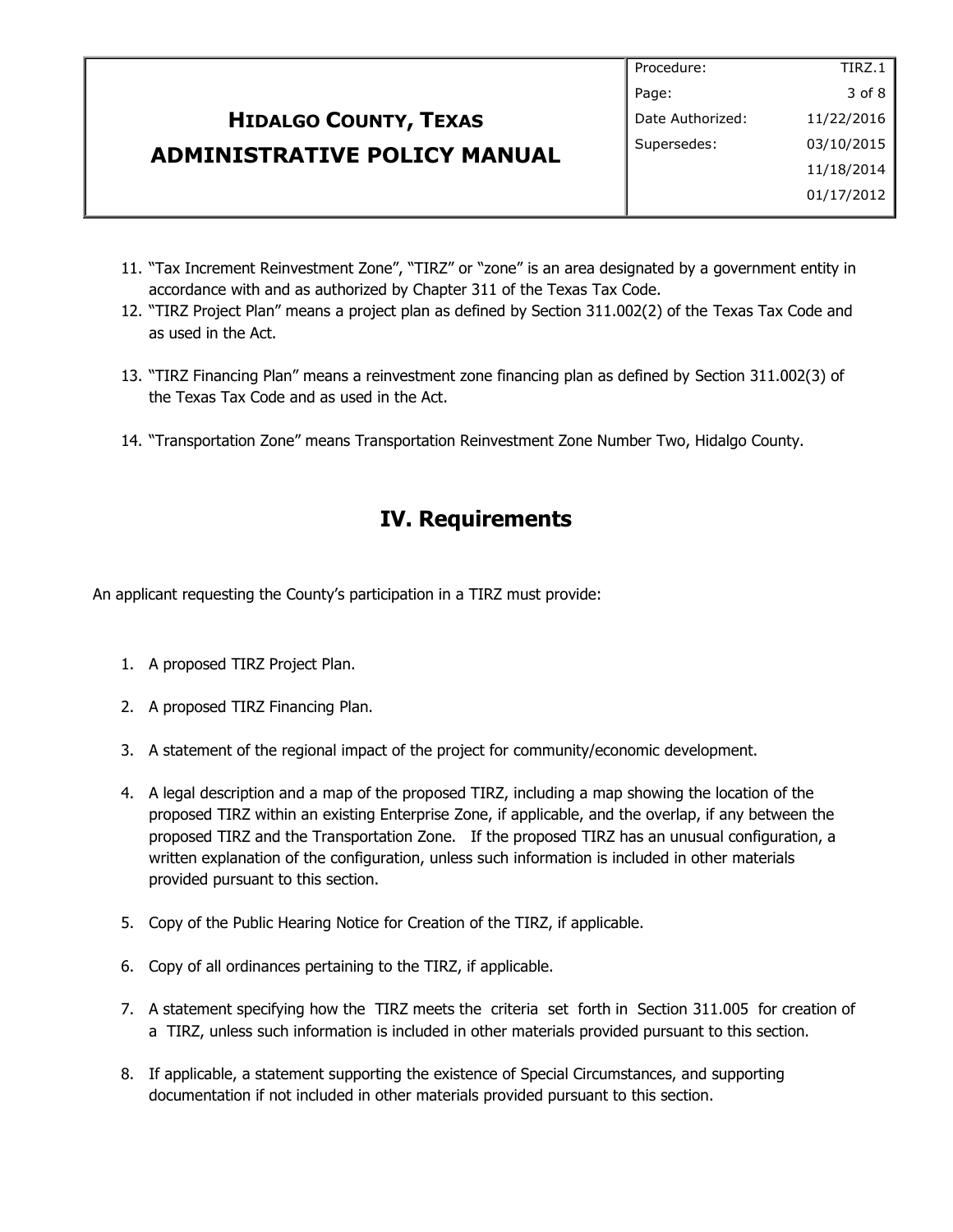|                                     | Procedure:       | TIRZ.1     |
|-------------------------------------|------------------|------------|
|                                     | Page:            | 4 of 8     |
| <b>HIDALGO COUNTY, TEXAS</b>        | Date Authorized: | 11/22/2016 |
| <b>ADMINISTRATIVE POLICY MANUAL</b> | Supersedes:      | 03/10/2015 |
|                                     |                  | 11/18/2014 |
|                                     |                  | 01/17/2012 |
|                                     |                  |            |

9. Such additional information as may be requested by the County for purposes of evaluating the proposed TIRZ and the impact on the County.

Information must be provided in paper and electronic form to:

Hidalgo County Judge's Office

Economic Development Division

302 W. University Dr.

Edinburg, TX 78539

### **V. Eligibility:**

All TIRZ applications shall be reviewed by a TIRZ Review Committee composed of the following:

- 1. A representative from the office of the Precinct Commissioner in which the proposed project is located;
- 2. A representative from the Hidalgo County Judge's Office-Economic Development Division, and
- 3. A representative from the Hidalgo County Department of Budget and Management

A recommendation by the TIRZ Review Committee will be made to the Hidalgo County Commissioners' Court based on whether the proposed project meets the criteria set forth herein. In order for the TIRZ Review Committee to make a favorable recommendation, the TIRZ Review Committee must conclude that the TIRZ application at a minimum demonstrated each of the following:

- a. Creation of a TIRZ is necessary for quality development in the proposed area;
- b. The proposed TIRZ area can be quickly developed if proper infrastructure is constructed;
- c. A TIRZ is the appropriate incentive tool to recruit or relocate worthy projects for community development;
- d. The proposed TIRZ is likely to have an increase in real property taxable value within the first three years following the creation of the TIRZ; and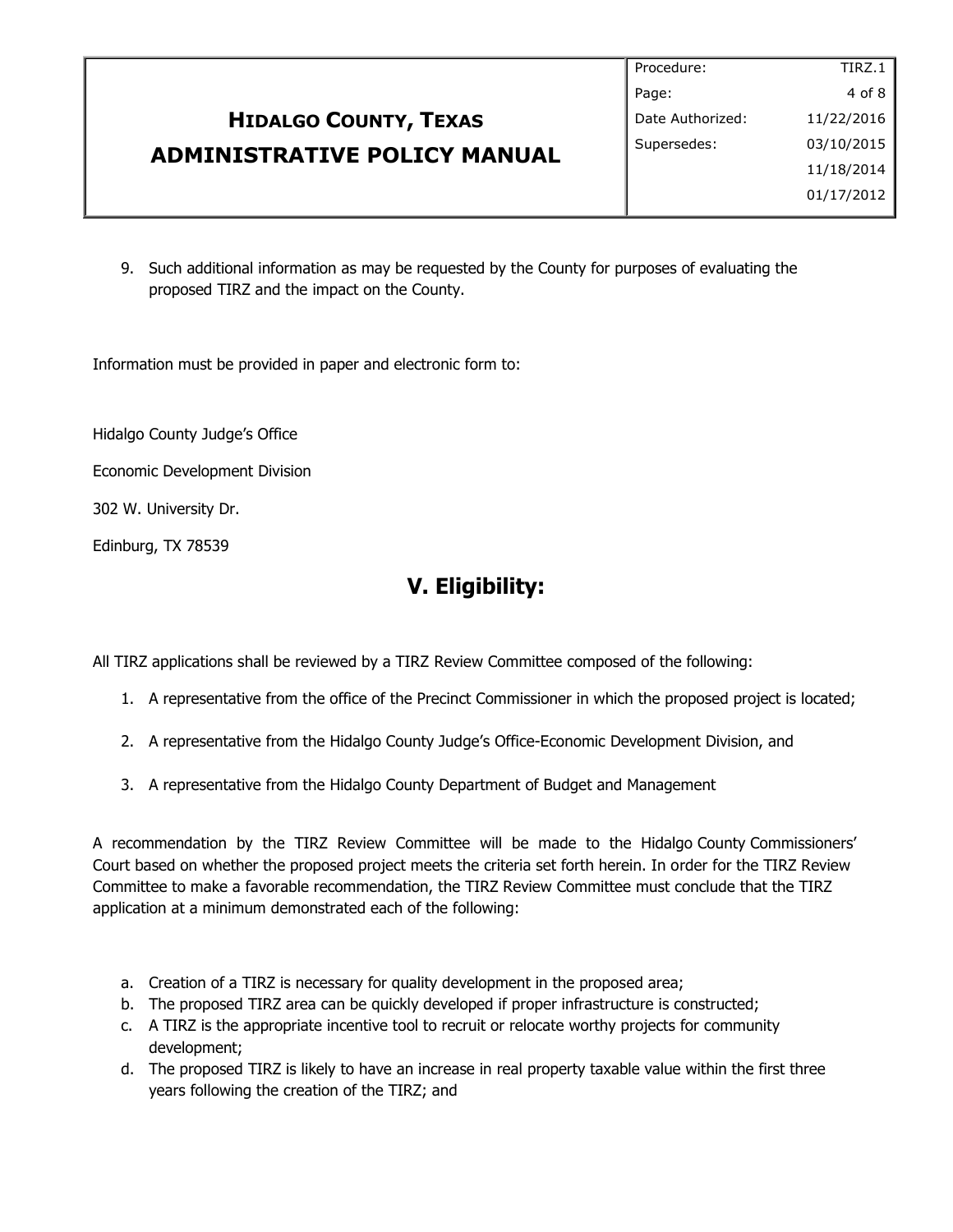|                                     | Procedure:       | TIRZ.1     |
|-------------------------------------|------------------|------------|
|                                     | Page:            | 5 of 8     |
| <b>HIDALGO COUNTY, TEXAS</b>        | Date Authorized: | 11/22/2016 |
| <b>ADMINISTRATIVE POLICY MANUAL</b> | Supersedes:      | 03/10/2015 |
|                                     |                  | 11/18/2014 |
|                                     |                  | 01/17/2012 |
|                                     |                  |            |

The TIRZ Review Committee must consider the following:

- a. Public purpose of the proposed TIRZ;
- b. Probability of development or redevelopment solely through private investment in the reasonably foreseeable future without County participation in a TIRZ;
- c. Public improvements outlined and regional impact of public improvements;
- d. Attraction of new development;
- e. Impact to the County General Fund;
- f. Risks associated with the County's participation in the TIRZ; and
- g. Alternative economic development tools that can be used to promote community/economic development.

## **VI. Hidalgo County Participation:**

- 1. The County's participation in any TIRZ will be limited to ad valorem real property taxes.
- 2. General Participation Not to Exceed 50% of the Applicable M&O Tax Rate on the Tax Increment. Except as specified in section VI.3 below, the County's participation in a TIRZ shall not exceed fifty percent (50%) of the revenue generated from the Applicable M&O Tax Rate as assessed and collected on the tax increment for the respective tax year. If the County M&O Tax Rate is greater than the Base Year County M&O Tax Rate during any year during the term of a zone in which the County participates, the County shall retain all taxes collected in excess of the 50% Base Year County M&O Tax Rate as assessed and collected on the tax increment for the respective tax year. If the County M&O Tax Rate is lower than the Base Year County M&O Tax Rate during any year during the term of a zone in which the County participates, the County contribution shall not exceed 50% of that year's lower County M&O Tax Rate.
- 3. Special Circumstances Allowing Participating Not to Exceed 100% of Applicable M&O Tax Rate. The TIRZ Review Committee may recommend the County participate at a rate in excess of 50% of the Applicable M&O Tax Rate in accordance with the provisions of this section.
	- a. For purposes of this section, special circumstances exist when a project meets all of the criteria set forth in either (i), (ii) or (iii) below:
		- i. the project includes both (A) development of sports and/or entertainment facilities and (B) either (i) development or redevelopment of public works, facilities or buildings or (ii) benefit to the County other than development or redevelopment of public works;
		- ii. the project includes all of the following:
			- (A) the zone is greater than 500 acres,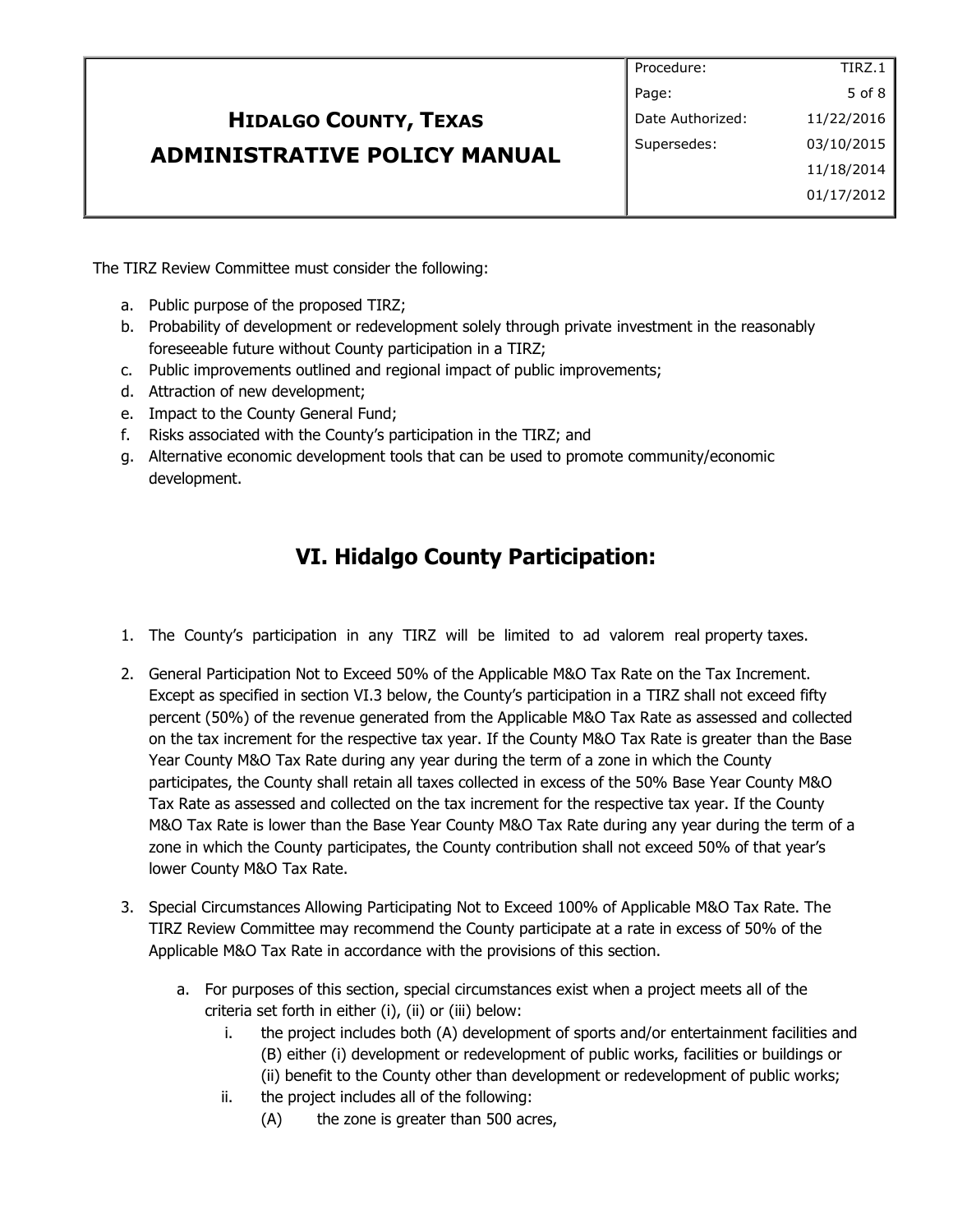#### **HIDALGO COUNTY, TEXAS ADMINISTRATIVE POLICY MANUAL** Page: Date Authorized: Supersedes: 11/22/2016 03/10/2015 11/18/2014 01/17/2012

(B) the zone is situated entirely within the extra territorial jurisdiction of the municipality creating the zone;

Procedure:

TIRZ.1 6 of 8

(C) the entire zone must be annexed by the municipality within 12 months of the municipality's creation of the zone; and

(D) the municipality will be responsible for services (i.e. police, fire, road maintenance) within the zone that, absent the annexation and creation of the zone, would be the County's obligation; or

- iii. the project is part of a Multiple Zone Project and the County finds that another zone in the Multiple Zone Project meets the requirements in (i) or (ii) above.
- b. When the County finds that Special Circumstances criteria above are met, the County may in its discretion opt to participate at a greater amount than set forth in section VI.2, but shall not exceed one hundred percent (100%) of the Applicable M&O Tax Rate as assessed and collected on the tax increment for the respective tax year. If the County M&O Tax Rate is greater than the Base Year County M&O Tax Rate during any year during the term of a zone in which the County participates, the County shall retain all taxes collected in excess of the 100% Base Year County M&O Tax Rate as assessed and collected on the tax increment for the respective tax year. If the County M&O Tax Rate is lower than the Base Year County M&O Tax Rate during any year during the term of a zone in which the County participates, the County contribution shall not exceed 100% of that year's lower County M&O Tax Rate.
- 4. In addition to the other limitations set forth herein, with respect to any property during any given period, the County shall not commit an aggregate of more than one hundred percent (100%) of the Applicable M&O Tax Rate to a TIRZ and the Transportation Zone. Accordingly, (i) with respect to property that is within the overlap between the Transportation Zone and a TIRZ, notwithstanding the existence of special circumstances set forth in section VI.3 above, the County's maximum participation in a TIRZ prior to the expiration of the Transportation Zone is fifty percent (50%) of the revenue generated from the Applicable M&O Tax Rate as assessed and collected on the tax increment for the respective tax year and (ii) in the case of Special Circumstances, the County may participate in excess of such amount (not to exceed 100% of the Applicable M&O Tax Rate) outside of the overlap between the Transportation Zone and the TIRZ.
- 5. The County's participation in a TIRZ shall not be for a period greater than 20 or, in the event Special Circumstances apply, 40 years.
- 6. The County's participation shall be limited to reimbursement of public infrastructure costs.
- 7. The aggregate amount of the County's participation in a TIRZ shall not exceed either: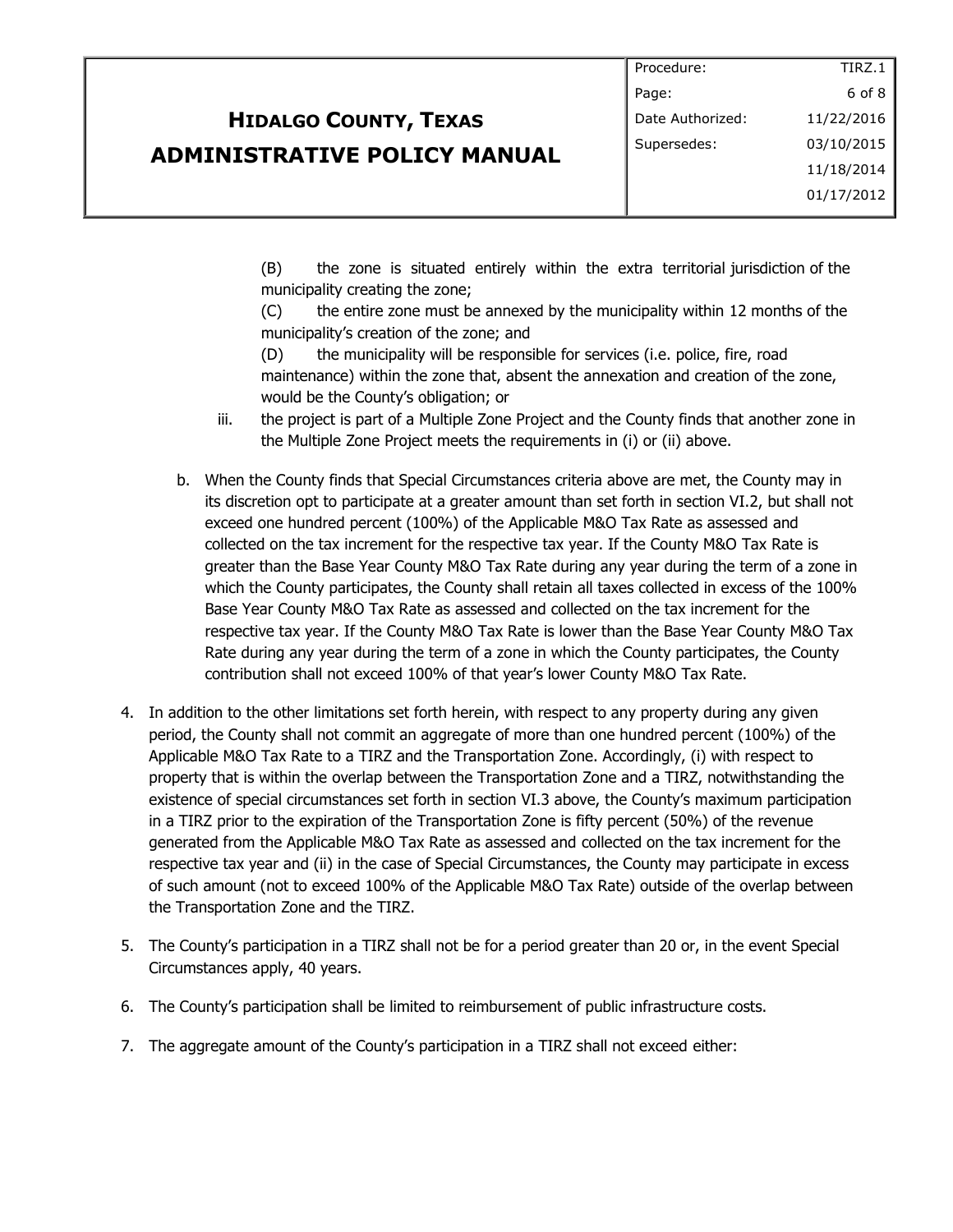|                                     | Procedure:       | TIRZ.1     |
|-------------------------------------|------------------|------------|
|                                     | Page:            | 7 of 8     |
| <b>HIDALGO COUNTY, TEXAS</b>        | Date Authorized: | 11/22/2016 |
| <b>ADMINISTRATIVE POLICY MANUAL</b> | Supersedes:      | 03/10/2015 |
|                                     |                  | 11/18/2014 |
|                                     |                  | 01/17/2012 |
|                                     |                  |            |
|                                     |                  |            |

- i. the creating municipality's total contribution to a zone; unless (A) Special Circumstances apply and (B) the municipality is contributing a greater percentage of its tax rate than the County is contributing; and
- ii. the maximum total contribution agreed to by the County in an Interlocal Agreement with the entity creating a TIRZ and the developer (if applicable).
- 8. In the event the County decides to participate in a Tax Increment Reinvestment Zone, an Interlocal Agreement between the entity creating a TIRZ, the developer (if applicable), and the County must be negotiated, approved and executed before any tax increment payments are made. The Interlocal Agreement must outline payment procedures. The duration of an agreement shall be for a period of time determined appropriate by the Commissioners' Court of the County, which shall not exceed the period set forth in section VI.5 above.
- 9. The County's contribution shall not be used for (i) economic development incentives, (ii) grant matching funds, (iii) any use not allowed hereunder or (iv) any items not allowed under applicable law.
- 10. Except for contributing its respective Tax Increment Payment to the Tax Increment Fund, the County shall not have any obligation or responsibility for any costs or expenses associated with the development of the Tax Increment Reinvestment Zone or the implementation of the Project Plan.
- 11. The County retains the discretion to participate in Multiple Zone Projects.
- 12. Notwithstanding any shorter limit set forth in section VI.5 above, the County reserves the discretion to extend its participation in an existing Zone for a maximum of an additional ten (10) years provided the maximum period during which the County agrees to participate in the Zone, as extended, does not exceed forty (40) years. The following conditions apply to any such extension:
	- a. the County determines that such extension is needed in order for the proposed project for the Zone to be completed due to a change in circumstances (such as a reduction in the amount of taxable property) since the time the County entered into the Interlocal Agreement for such Zone;
	- b. the aggregate amount of the County's contribution to the Zone shall not exceed the Maximum Contribution, as such term is defined below;
	- c. the term of the Zone either already extends to or beyond the proposed new end date of the County's participation or the party that created the Zone shall have amended the Zone such that the term extends at least to such proposed end date for the County's participation; and